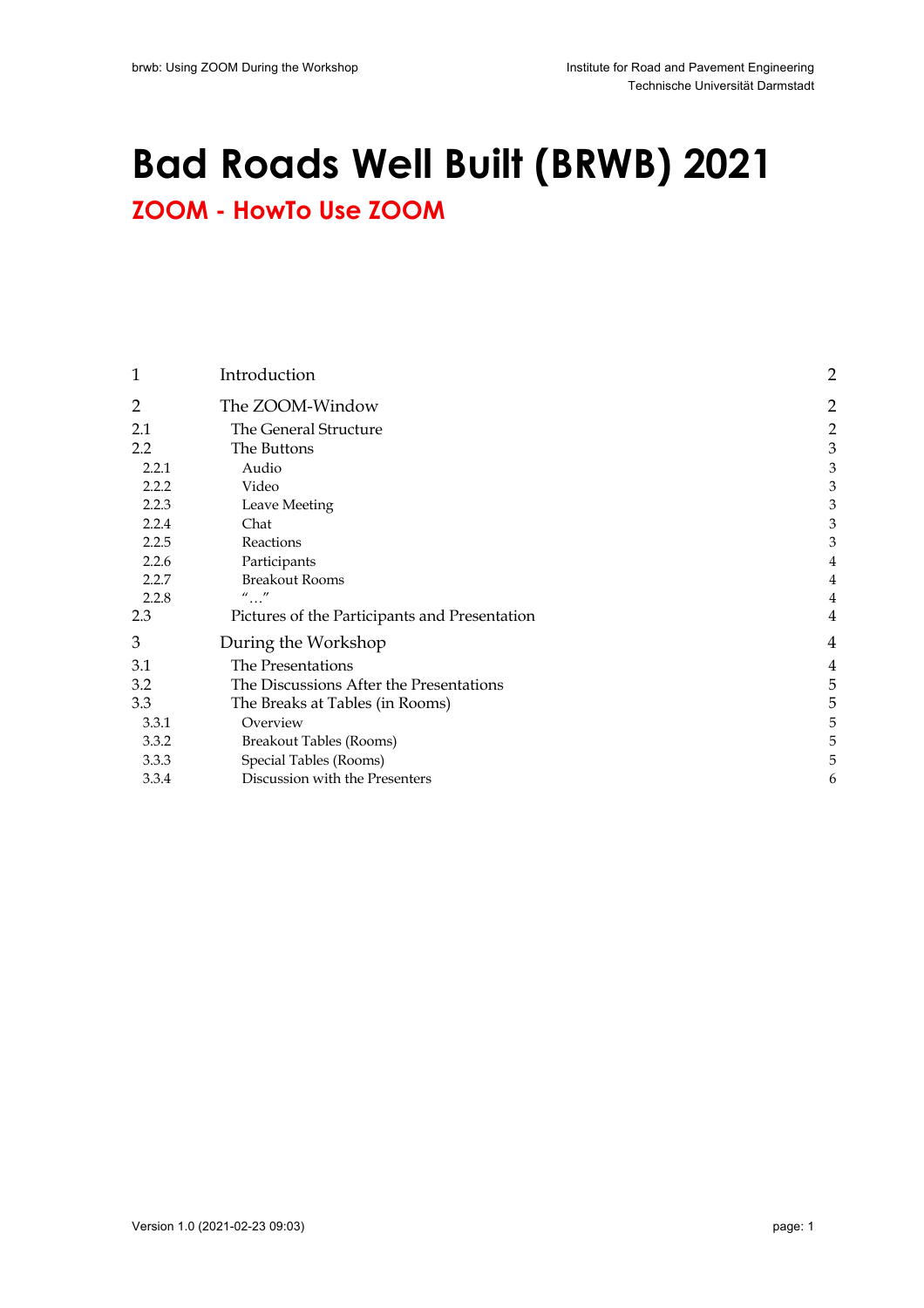# **1 Introduction**

The easiest way to connect to a ZOOM meeting is to invoke the link that should be provided with the invitation. If you account problems and need additional advice, please see the document "HowTo Install and Test ZOOM", that is provided on the website brwb.org.

# **2 The ZOOM-Window**

# 2.1 The General Structure

If you succeeded to start ZOOM in an app or in a browser, you should see a window similar to the picture shown below.



Figure: Example for a ZOOM-Window

In most cases, the main part of that window is black at the beginning (later it will show the pictures of you and other participants or the presentation). If you hover of the window, a button bar should appear; on desktop computers mostly on the bottom, on some mobile devices also on the top of the window.

The number of the buttons varies depending on the configuration of the meeting. If the window is to small to show all buttons, the button "..." allows to see the remaining ones.

The main buttons are:

• Audio ("connect audio" / "mute" / "unmute" / etc)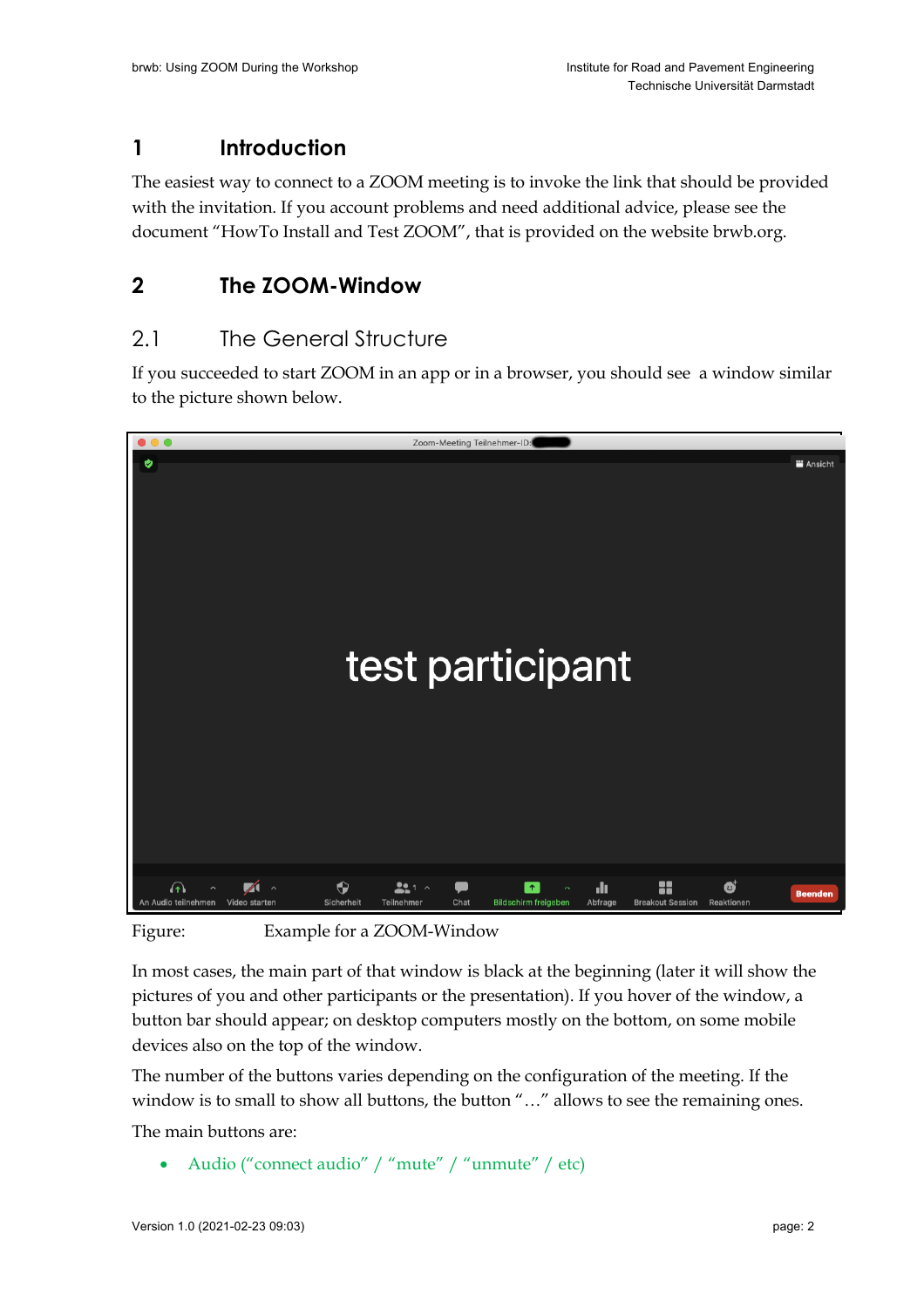- Video ("connect video" / "hide video" / etc)
- Leave meeting

Other buttons helpful for the brwb conference are:

- $^{\prime\prime}$ chat $^{\prime\prime}$
- "reactions"
- "participants"
- "breakout rooms" / "conference rooms"

In case, that you have two or more screens, you may prefer to have multiple windows; you may choose that in the "general settings" of the app.

## 2.2 The Buttons

#### **2.2.1 Audio**

The button allows you to mute and to unmute your microphone. During the sessions, the microphones should be muted. During the discussions and for the chats during the breaks you may unmute it, continuously or only while speaking; some configurations allow to switch temporarily by pressing and holding the space bar (as with walkie-talkies).

#### **2.2.2 Video**

The button allows you to switch your camera on and off. During the sessions, the cameras should be switched off. During the discussions and for the chats during the breaks you should switch it on to allow the other persons to recognise you.

#### **2.2.3 Leave Meeting**

#### Self explaning, isn't it?

Depending on the actual state you will perhaps be asked whether you will leave the breakout room only or the meeting entirely.

#### **2.2.4 Chat**

The button opens or closes a chat (sub-) window (depending on the configuration). In the chat window, you may send messages to the hosts (e.g. questions or requests for remarks) or to other participants (e.g. to agree on a (real) chat during the next break).

#### **2.2.5 Reactions**

This button opens a sub-menu to trigger a short comment (e.g. yes or no), raising your hand or give other reactions.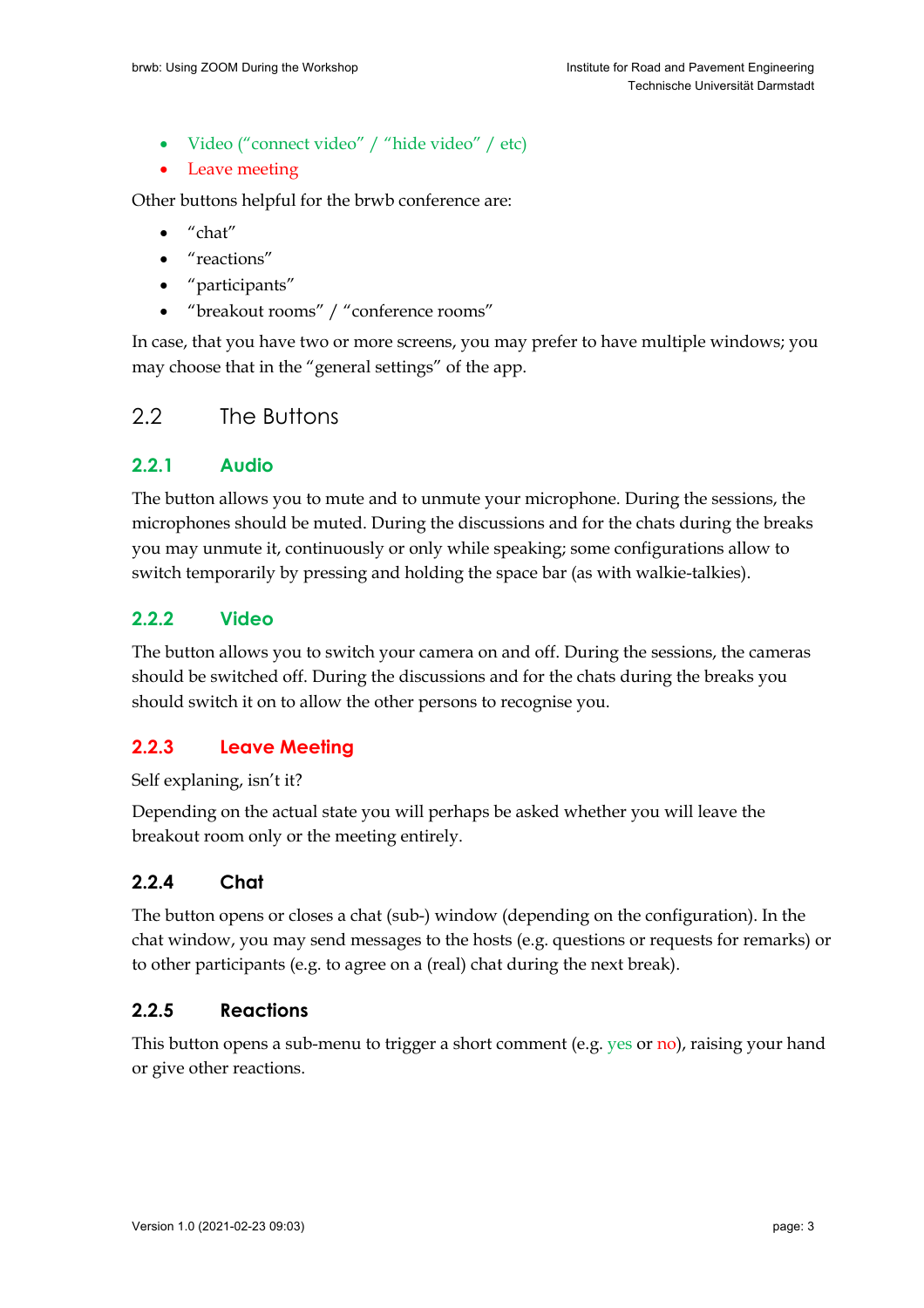## **2.2.6 Participants**

The button opens or closes a chat (sub-) window (depending on the configuration). In the participants window, you can see a list of all participants and their reactions.

#### **2.2.7 Breakout Rooms**

The button opens or closes a (sub-) window (depending on the configuration). In the breakout rooms windows you can

- see which rooms are available actually;
- watch other participants strolling through the rooms;
- decide for yourself to join or leave a room by pointing to the room name and choosing "join room" from the popup menu.

## **2.2.8 "…"**

If the window is to small to show all buttons, the button "…" allows to switch to the remaining ones.

# 2.3 Pictures of the Participants and Presentation

The main window (or windows, if you switched to the "two monitors" option) show the pictures of the other participants and perhaps the charts of the presentation, if someone shares his screen. On a button (normally in the upper right edge of the window) you can switch between different view modes (e.g. big presentation, big picture of the talking person, big picture of another person, gallery mode of many persons etc.). Depending on your configuration the maximum number of shown pictures is 25 or 49.

You may configure your client whether participants that do not show their picture are shown as a black field with their name (or are ignored).

If you have chosen the "two monitors" option in your configuration, you can see the pictures of the persons in one and the presentation in another window.

# **3 During the Workshop**

## 3.1 The Presentations

During the presentations of the workshop please mute your microphone and switch your camera off to avoid background noise and econimise bandwidth on the communication paths. If you're connected via phone (see "How to install ZOOM"), you can mute and unmute your telephone by typing "\*6" on your telephone.

If you have questions, please use the chat window and type your question. The moderator will watch the chat and interrupt the speaker at a convenient moment.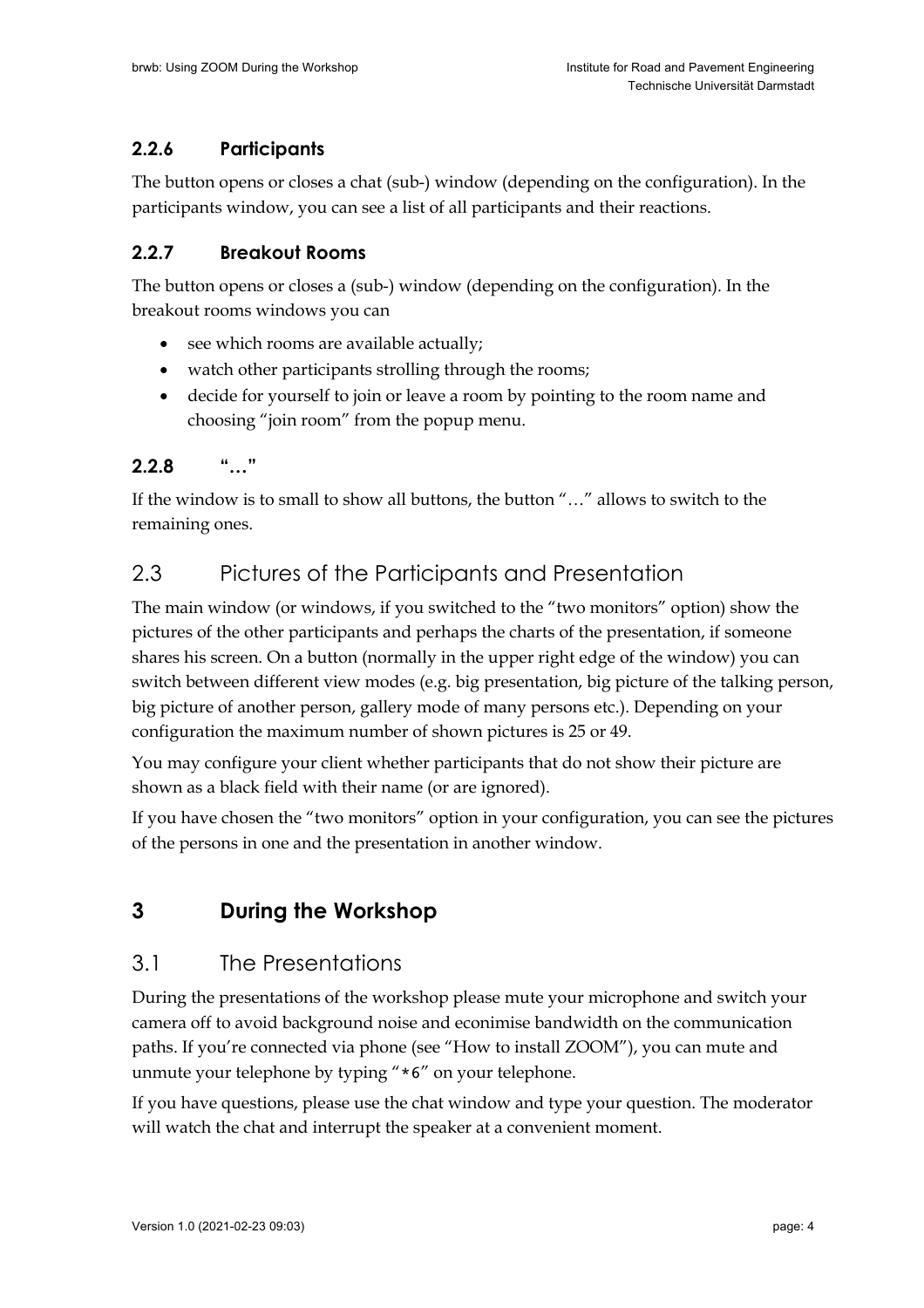During their presention, some speakers may ask you simple questions, that you can answer with the "yes" and "no" buttons in the "reactions" section.

## 3.2 The Discussions After the Presentations

In the discussions that will follow all presentations, you should announce your question by raising your hand (in the "reactions" section) or by typing your name into the chat window. The moderator will watch these channels and ask you to pose your question in the order of your request. If it's your turn, you should unmute your microphone, switch your camera on, introduce yourself shortly by giving your name and affiliation, and ask your question.

# 3.3 The Breaks at Tables (in Rooms)

#### **3.3.1 Overview**

We have tried to simulate a workshop situation as good as possible. One element of this is the chat in the breaks, when "normally" you stroll around from one bar table to another, having some snacks and sipping your coffee.

Unfortunately we can't provide neither snacks nor coffee in the virtual environment. It's your own responsibility to organise that.

But we are trying to simulate the setup with the bar tables as good as possible by providing "rooms", that in fact simulate tables.

## **3.3.2 Breakout Tables (Rooms)**

As a user of a newer ZOOM clients (since version 4.5 from about Sept. 2020) and of a browsers you will find the button "breakout rooms" in the bottom bar of your ZOOM window. Join a table (room) with the topic you are interested in, or with persons you want to socialise with. Don't forget to switch your camera on and to unmute your microphone.

Be aware, that for maintaining a discussion, no more then four to six persons should join at one table. We will try to provide enough tables (rooms) that small groups are possible. And don't forget your coffee …

## **3.3.3 Special Tables (Rooms)**

For the users of older clients, breakout rooms are not available. For them we will provide extra links to special tables (rooms; see separate document). To use them, leave the main meeting and join the the special tables by using the provided links. Unfortunately in this setup you can't see, who is on the table, unless you have joined it. Try .. Don't forget to switch your camera on and to unmute your microphone.

And don't forget to came back to the main session if the break has ended!